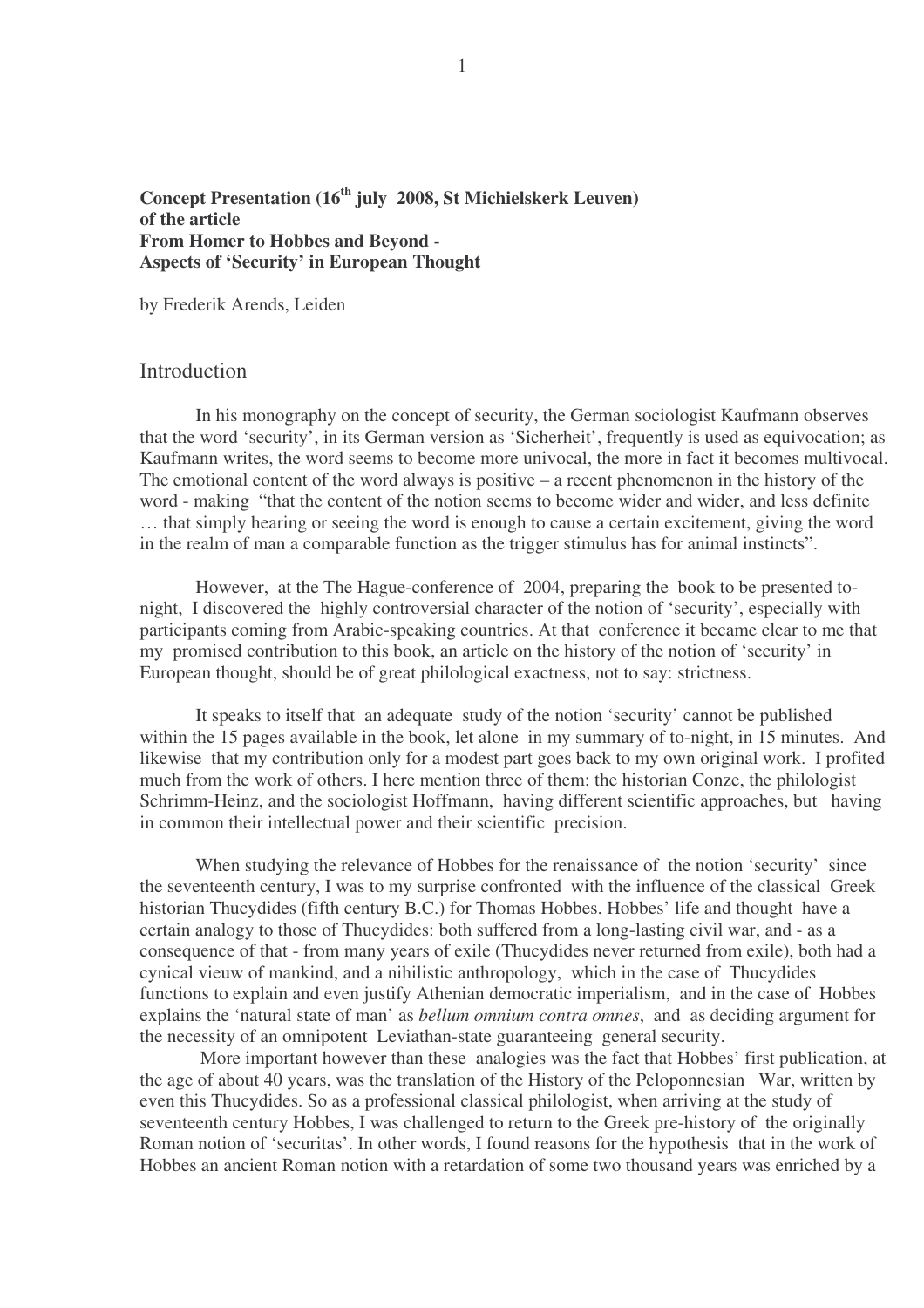much older Greek notion, the roots of which even go back to the poet Homer, eighth century B.C. : the word *asphaleia* .

The English word 'security' – you will not be surprised to hear this - is derived from Latin 'securitas', itself composed from the elements 'se-' (meaning 'without') and 'cura' (meaning 'care, carefulness, concern'). Translated carefully, 'securitas' means 'freedom from care'. 'Freedom from care' however may or may not have a basis in 'objective reality'; when that objective basis is given, 'securitas' already for the ancient Romans means 'freedom from danger, safety, security'; if that basis fails, 'securitas' means 'carelessness, heedlessness, negligence'. These possibilities make that since its Roman origin 'securitas' has in the European tradition been appreciated both positively and negatively.

With 'cura' / 'care' and 'securitas' / 'freedom from care' not just an arbitrary aspect of human life is mentioned; 'securitas' refers to a group of emotions and corresponding words to which also belong 'fear', 'fear of death', and their complements: 'trust', 'confidence' etc. Religion also is involved in this kind of emotions. That explains why already in the earliest phase of 'securitas' an intense connection with religion may be observed. The connection with religion and the semantic influence of religion on the development of the concept of 'securitas' are to be found also in later periods of European history, long after the Roman Empire. Because of this longstanding connection, the history of 'security' cannot be written without also considering its meaning in the context of Roman religion and Christian religion and theology.

#### **The First Phase – From Romans to Middle Ages**

The substantive *'securitas'* appears late in the history of Latin: <sup>1</sup> Cicero, first century BC, is the first to use it, and to use it as a philosophical term meaning "absence from grief / tranquillity of mind". Cicero connects 'securitas' with 'vita beata' / "blissed life", i.e. with the traditional Graeco-Roman philosophical ideal of *eudaimonia*.

For the philosopher Seneca , two generations later, '*securitas'* - as almost identical with *eudaimonia* - is thought to be 'the characteristic good of the wise', making the wise coming close to God, as only God has no need to be afraid of death. Considered that way, the ambition of philosophers to overcome the fear of death is tantamount to the attempt to become equal to God. Seneca's associating 'securitas' with the divine might explain, why precisely during the reign of his pupil, the emperor Nero (54-68 A.D.), who unmistakably suffered from megalomania, 'securitas' for the first time appears on Roman coins with inscriptions alluding to the divinity of the Emperor: 'Securitas Augusti', 'Securitas Caesaris'.

In addition to its initial positive meaning, 'securitas' also in the course of time gets a negative meaning: when 'freedom from care' is understood as "carelessness, recklessness". E.g. in St. Augustine (354-430 A.D.), who warns of a *mortifera securitas*, a 'lethal indifference' about the question of one's own salvation; within the Church of Rome this negative meaning will lead to the interpretation of 'securitas' as a 'mortal sin' ('*akêdia'*), reappearing with the German reformator Martin Luther (1483-1546); this negative meaning ('indifference about the question of one's salvation') is a constant factor in Christian thought about 'securitas'.

Additionally to these two 'subject-centered' meanings, 'securitas' was used, already in prechristian Rome, to refer to the world surrounding these 'careless subjects', as offering them 'real, objective security' and as the objective cause of subjective 'freedom from care'. This meaning first appears in the first century A.D. 'Securitas' now denotes the 'atmosphere of peace and tranquillity' entering Rome during its first Emperor, Augustus (27 B.C.-14 A.D.). Some generations later

2

 $1$  See Conze (1984), 832.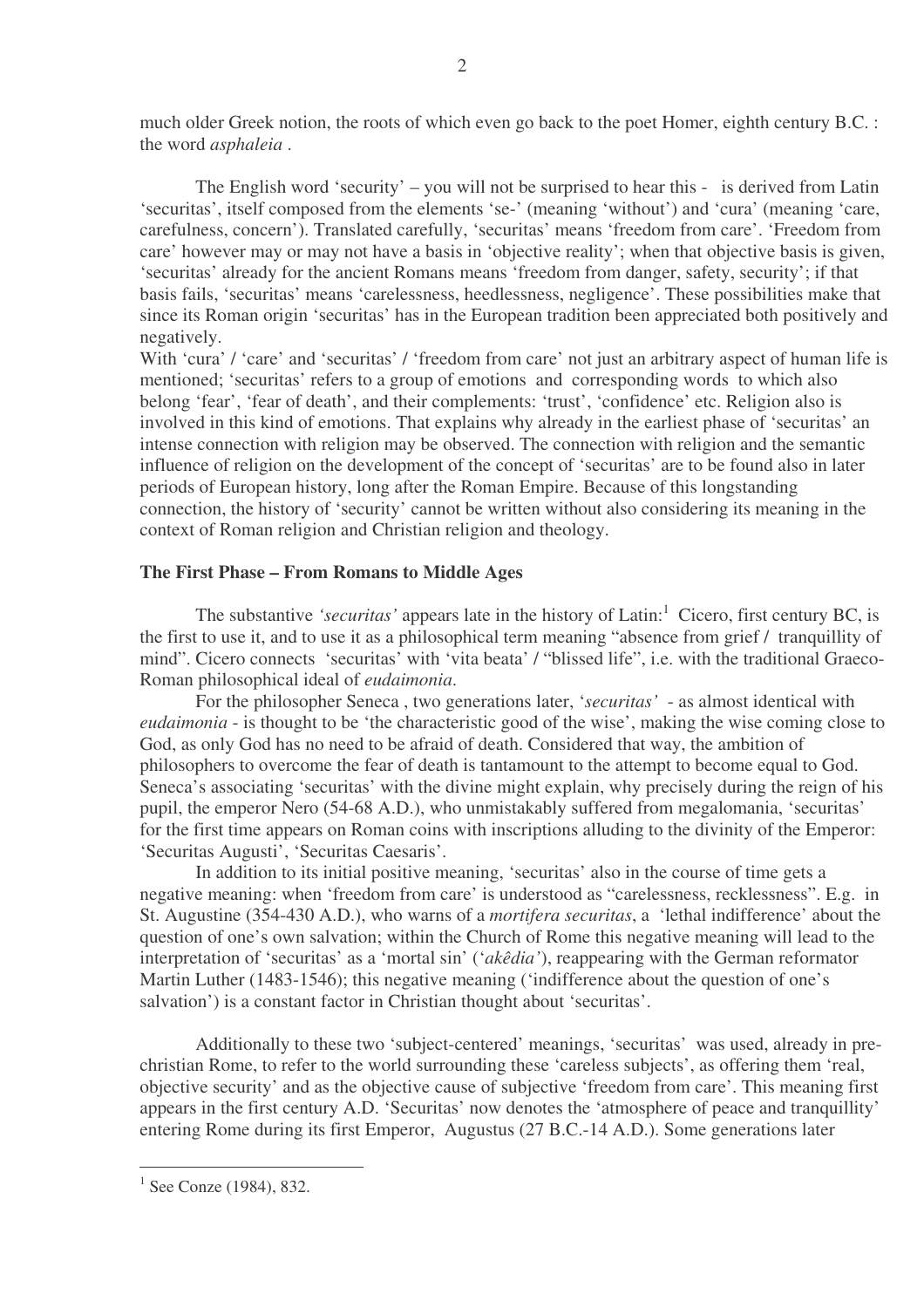however, the historian Tacitus (c. 56-115 A.D.) refers to the *antagonism* – sounding familiar to modern ears - between the old republican ideal of freedom / *libertas* and the new caesarean value of *securitas*. For Romans at the end of the first century A.D., 'securitas' had become a key notion to designate the *Pax Romana,* the 'Roman Peace', understood as security of public ánd private life under the protection of the emperors.

In later Roman Antiquity, Christian authors like Tertullianus (160-240 A.D.) and St. Augustine use 'securitas' in the new meaning of "assurance of – the dogmatical contents of - faith", as contrast to 'dubitatio' / "doubt". This new meaning in the course of time however passes on to a new word created by Christian authors and emerging between the  $4<sup>th</sup>$  and the  $7<sup>th</sup>$  century: 'certitudo', a "cognitive notion describing a state of knowledge".<sup>2</sup> In matters of religion 'certitudo' now little by little substitutes 'securitas'. The substitution of 'securitas' (henceforth understood as "assurance of faith") by 'certitudo' becomes definitive with Pope Gregory the Great (540-604 A.D.) who makes 'certitudo' to a central concept of Christian theology .

In the Middle Ages, 'securitas' – in contrast e.g. to the first century A.D. – no longer is a central notion or a slogan. When peace is guaranteed, the word used to denote it, from the  $12<sup>th</sup>$  to the 15<sup>th</sup> century is 'Pax'. Since Christian Roman Antiquity 'securitas' increasingly is a 'loser'. It is 'certitudo' – as 'assurance of faith'- and not 'securitas' which ascends to a central notion of scholastic theology and philosophy.

### The Second Phase: Hobbes and After

The philosopher Thomas Hobbes (1588-1679) made 'security' to the central notion of the modern state. Hobbes' work of course has to be understood before the background of the confessional civil wars in the England of the  $17<sup>th</sup>$  century. However the influence also of Thucydides on Hobbes' view of man, society and politics should be considered. After a 'Grand Tour', as educator of a young nobleman, Hobbes devoted himself to the study of classical Greek and Roman authors, considered by him as 'source of true knowledge'; Thucydides became his favorite author. When 37 years old, still in the time before his Parisian exile, Hobbes published an English translation of Thucydides' *History of the Peloponnesian War*.

This seems to me the right moment to devote some words to Thucydides and to the relevance of his work for the Hobbesian notion of 'security'.

### Hobbes and Thucydides

The Athenian empire, which came into existence in the years between 480-430 BC, in Thucydides' opinion perished from inner causes, as Athens was afflicted by civil war. Thucydides characterizes the imperialist – and democratic ! - Athenians as men who – when confronted with the threat of revenge coming from their subjects - do everything required to avert that Athenian thalassocracy will be *'tripped up'* / '*overthrown'* by a lack of ships needed to defend Athens against its subjects. In the final phase of Athenian imperialism, *asphaleia* / 'not being tripped up / not being overthrown' / *security* is the central goal of Athenian politics. Greek '*asphaleia'* in the prestigious Lexicon of Liddell & Scott is translated as 'security against stumbling or falling', as 'the capacity to prevent that one will be overthrown' (*sphallein*), a term originating from wrestling.

<sup>2</sup> C*ertitudo* is derived from *cernere* (*"to distinguish by the senses"*); see L&Sh., s.v.; cf. SH I, 141-145.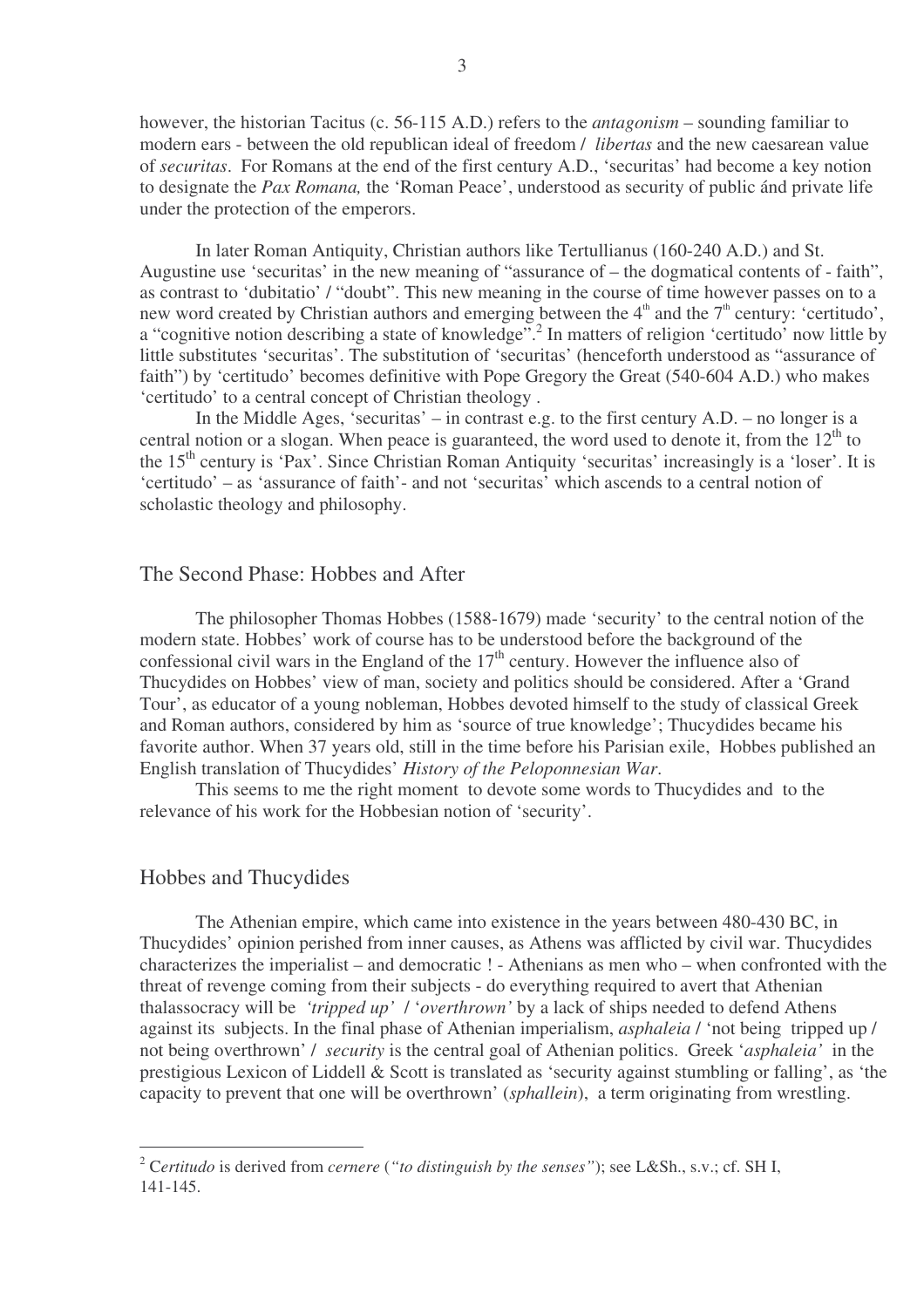Remarkable is that Greek '*asphaleia'* lacks the tension, the ambivalence ('objective security' *versus* 'subjective illusion of security') which until Hobbes had remained characteristic of Latin 'securitas'.

Thucydides not only described the agony of Athenian imperialism, but also the moral degeneration of the Athenians caused by civil war and pestilence, and their 'cynical', post-religious, 'modern' view of man, state and world. Thucydides' description gave to Hobbes the basis for his own anthropology and political philosophy; Hobbes probably perceived contemporary civil wars by the conceptual 'filter' offered by Thucydides.

The concept of 'security' / '*asphaleia'* applied in Thucydides to the external relations between Greek city-states was, so to say, adapted by Hobbes to the internal relations of a state: 'Interpret the wars between sovereign Greek mini-states as one and the same conflict *involving all Hellenes*, and you witness a civil war between Hellenes bound to go on and on, until finally an omnipotent sovereign appears: Philip of Macedon'. In the work of Thucydides one finds a 'cynical' view of reality which, when reappearing twenty centuries later in the work of Hobbes, is welcomed by those less familiar with Greek Antiquity as the 'starting point of modernity'. In fact Hobbes' intellectual attitude might with more right be understood as renaissance of the Greek 'Enlightenment' of the fifth century BC.

#### **Hobbes and Lucretius**

Concerning Hobbes, I am of course not going to repete what most of you certainly know as well as I do, and some probably know better. I just will mention a few more points of interest for the history of the notion of security.

In 1634, 46-years old Hobbes during his Parisian exile was admitted to the intellectual circle of Mersenne to which – next to Descartes – Gassendi also belonged; with Gassendi, Hobbes' closest intellectual friend for many years, started the renaissance not only of the study of the ancient Roman poet Lucretius, but also of atomism. For Lucretius, the fear of death – in Hobbes' own words his 'lifelong twinbrother' - plays a paramount role in human culture, causing the genesis of religion; Democritean and Epicurean atomism in Lucretius' opinion offers a philosophical possibility to escape from fear of death, and so from the power of the clergy.

For Hobbes however, the opposite of *securitas* is not just – as in Lucretius – *metus mortis* / 'fear of death' in general, but – more precisely - fear of a *violent* death: *metus mortis violentae*. Here in Hobbes Lucretius and Thucydides seem to be combined: that difference has to do with Hobbes' 'Thucydidean' vieuw of man: Men are evil by nature, causing the *bellum omnium contra omnes* / "war of all against all", i.e. the 'state of nature' previous to and leading to the genesis of a state. If during this *bellum omniun contra omnes* passingly a period without violence should occur, that period should nót be considered as 'peace', but only as a pause in a permanent war, as Hobbes writes in a passage inspired by Thucydides (III, 82-83): "neither if they cease from fighting, is it therefore to be called Peace, but rather a breathing time, in which one enemy observing the motion and countenance of the other, values his security not according to the Pacts, but to the forces and counsels of his adversary" (*De Cive,* XIII 7).

Only the threat by a state powerful enough to execute punishments in case of transgression of the law, makes people willing to obey the law, and so to make an end to this 'war of all against all'. *Securitas* is not produced by agreements, but by *punishments* for not keeping agreements (*De Cive,* VI 4). For the execution of sanctions / punishments, a sovereign is required; for the genesis of a sovereign, a 'treaty of subjection' (*subiectio*) is required simultaneously with a 'treaty of consent' (*consensio*).

Even the seemingly omnipotent Leviathan-state for Hobbes is an instrument, having to legitimate itself by exercising its *raison d'être*: the production of *security*. This is why Hobbes in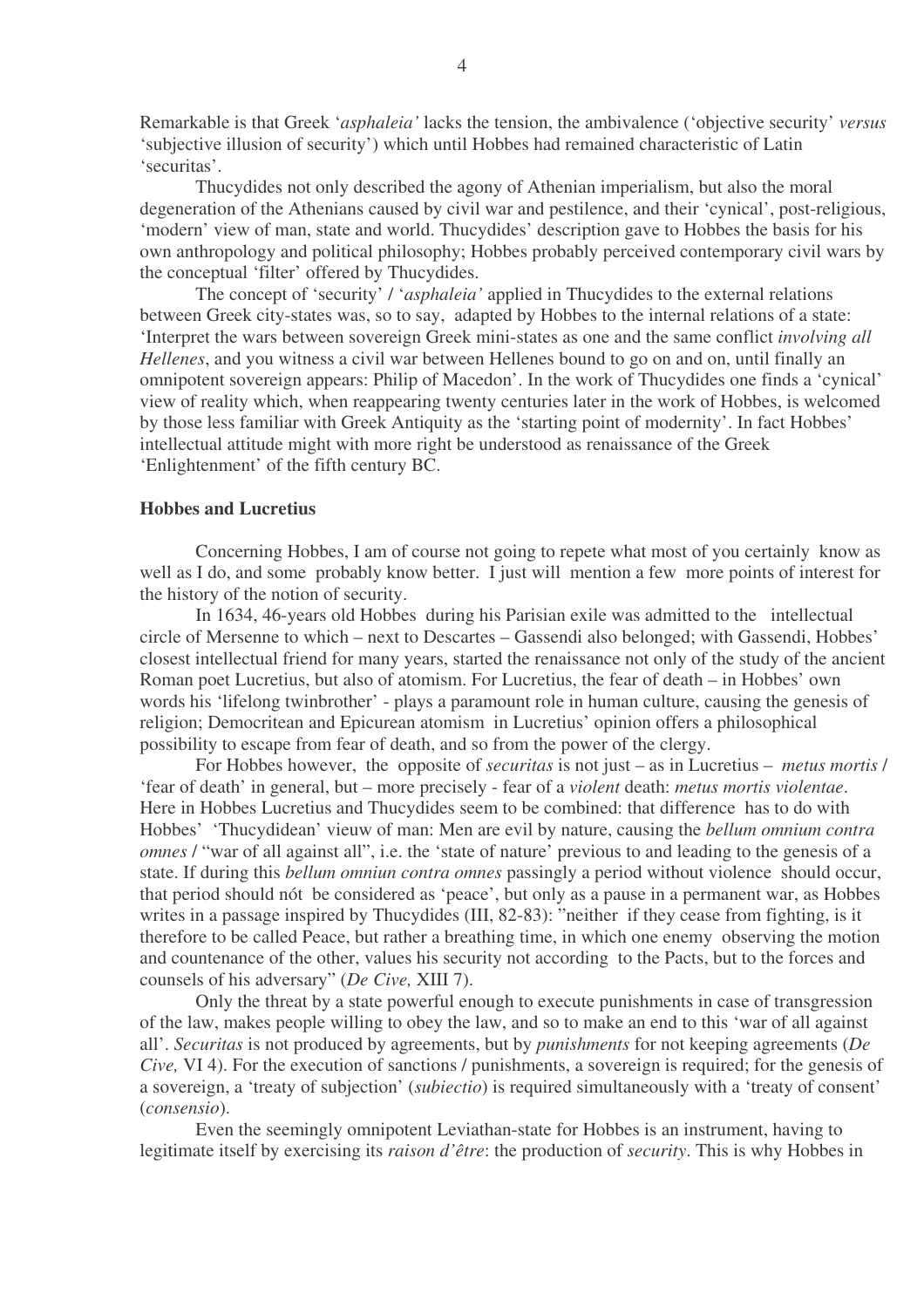one case recognizes the right of subjects to rebellion against their state: subjects do not have the duty of obedience to a state impotent to provide its subjects with *securitas* (SH II, 187).

#### After Hobbes

After Hobbes, one of his critics deserves special mention: the German-Swedish Samuel baron von Pufendorf (1632-1694). Pufendorf starts from an anthropology presupposing not only Hobbes' 'instinct of self-preservation' and 'self-love' but also the fact that man is too weak not to occasionally need help from others (*imbecillitas*) and therefore needs companions (*socialitas*). Pufendorf thereby seems to anticipate the emergence of 'social security' in the twentieth century.

# 20<sup>th</sup> Century: Social Security

The 20th century brought the triumph both of 'social security' and of '(political) security', henceforth increasingly understood globally. Considered historically, the success of the notion 'social security' served as 'launching site' for the global success of '(political) security'. The triumph of 'social security' began under US-president F.D. Roosevelt.The success of 'social security' is connected with the global economic crisis of 1929. The concept then got its historical form in Roosevelt's Social Security Act (1935).

# 20<sup>th</sup> Century: Global Security

The years 1945 and 1949 have been landmarks in US foreign policy: The years 1945 (victory in W.W. II) and 1949 (genesis of the 'Cold War') caused two – connected - models of US 'security policy', having global consequences : a) in 1945 the " 'model of collective security', which according to US postwar policy should cover the whole world ", and b) in 1949 " 'the system of mutual security' of the states allied with the US, after the crystallization of the contrast with the Soviet Union"; the element connecting both concepts was the paramount character of US hegemony, which however should not be enforced by military instruments but should be implemented under the conditions of cooperation with - and not subjection of - other states. Said in terms of the Hobbes-Pufendorf controversy, the aim of US policy was to persuade to *consensio* in order to make *subiectio* superfluous. Here reappears the relevance of ancient Thucydides, especially when Czempiel observes – rendered here in translation - : "Only in the case of small states security is identical with being protected against possible and actual attacks. Simultaneously with the size of a country the range of fields increases where its security may be at stake indirectly … In 1945 it was generally recognized that the range of US security comprised the whole world".

In my present role of historian of the concept 'security' I remark that this also was the core of the problem in Thucydides' fifth century BC dialogue between Athenians and Melians: if the Athenians allow neutrality to the Melians, that means a security risk to the Athenians, as this suggests to their 'allies': 'There ís a possibility to escape from Athenian imperialism !'. The parallel between ancient Athenian and modern US policy and between the Thucydidean-Athenian and the Hobbesian-American approach both trying to avoid crude *subiectio* by making *consensio* attractive is remarkable.

Schrimm-Heins characterized the intellectual process leading to Descartes' emancipation of philosophy from theology as *secularisation of certitudo*. The other way round however, we might since Hobbes speak of the *sacralisation of security* : The Hobbesian *Extra civitatem nulla securitas*